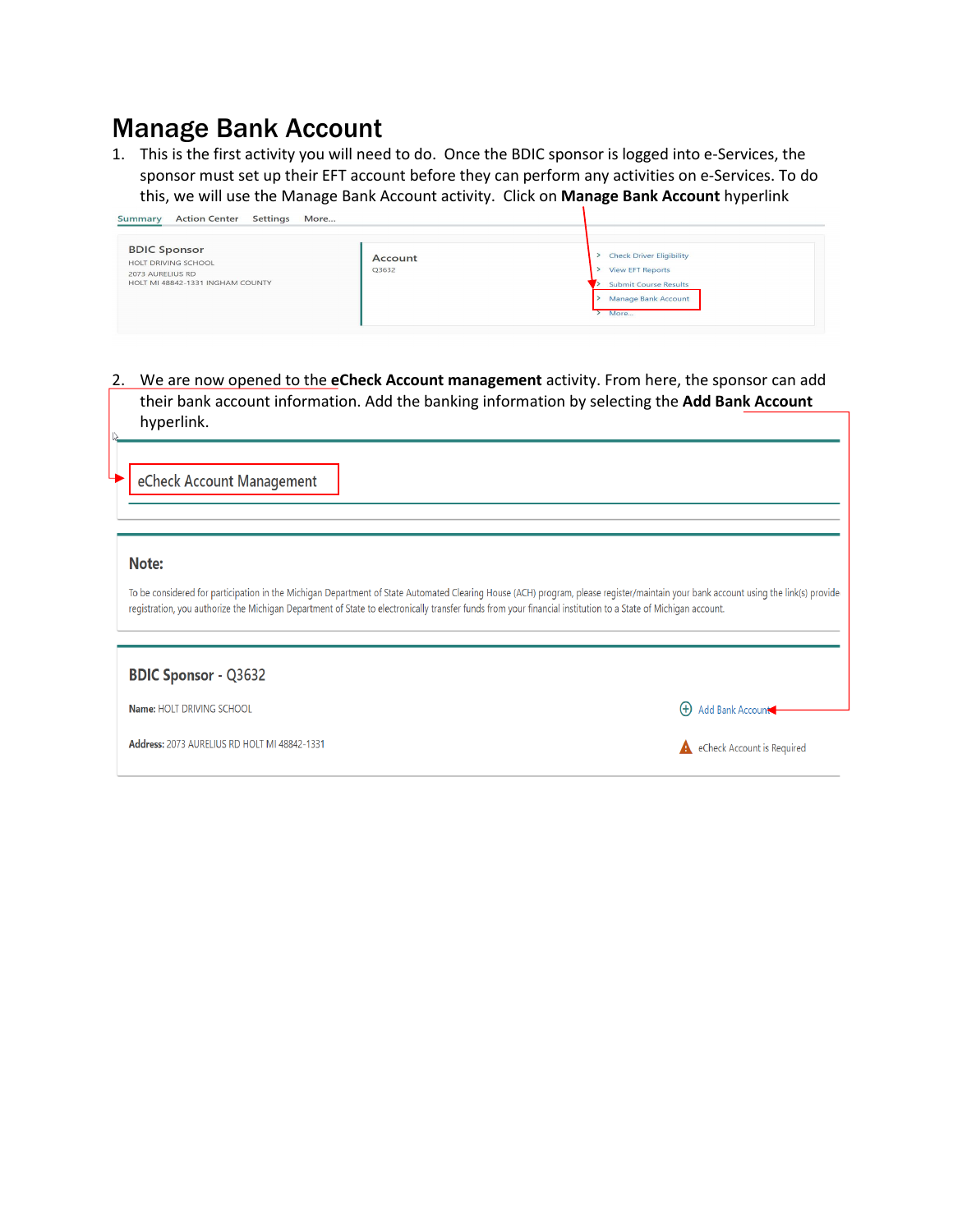3. e-Services activities are meant to be intuitive and user-friendly. CARS will walk you through the process of performing each activity. The **red asterisks (below**) indicate that the field is required. You must enter information in all required fields before you can move on.

| <b>Add Bank Account</b><br>(i) Your registered EFT account will use the bank information you enter below<br><b>BDIC Sponsor - Q3632</b><br>Name: HOLT DRIVING SCHOOL<br>Address: 2073 AURELIUS RD HOLT MI 48842-1331<br>Answer the below questions about the new bank account<br>Is this a business or corporate bank account?<br>Yes<br><b>No</b><br><b>Routing Number</b><br>Required<br><b>Bank Account Number</b><br>Required<br>Confirm Bank Account Number<br>You must agree to the terms and conditions to proceed<br>I hereby authorize the Michigan Department of State to make withdrawals from the account registered and authorize the<br>Depository Financial Institution to charge such withdrawals to my listed account.<br>I authorize the State of Michigan to withdraw funds and make adjusting entries for errors by electronic transfer from the financial<br>institution identified below. It is agreed that these withdrawals and adjustments may be made electronically and under the Rules<br>of the National Automated Clearing House Association (NACHA). This authorization will remain in effect until a notice of<br>termination is given to the Michigan Department of State.<br>Please note that you are ineligible to pay by ACH if the bank account identified is funded or otherwise associated with a foreign<br>bank account to the extent that the payment transaction would qualify as an International ACH Transaction under the NACHA<br>Rules.<br>You may update your bank account information through e-Services if additional changes need to be made.<br>Cancel |  |  |  |               |
|-------------------------------------------------------------------------------------------------------------------------------------------------------------------------------------------------------------------------------------------------------------------------------------------------------------------------------------------------------------------------------------------------------------------------------------------------------------------------------------------------------------------------------------------------------------------------------------------------------------------------------------------------------------------------------------------------------------------------------------------------------------------------------------------------------------------------------------------------------------------------------------------------------------------------------------------------------------------------------------------------------------------------------------------------------------------------------------------------------------------------------------------------------------------------------------------------------------------------------------------------------------------------------------------------------------------------------------------------------------------------------------------------------------------------------------------------------------------------------------------------------------------------------------------------------------------------------------------------------------|--|--|--|---------------|
|                                                                                                                                                                                                                                                                                                                                                                                                                                                                                                                                                                                                                                                                                                                                                                                                                                                                                                                                                                                                                                                                                                                                                                                                                                                                                                                                                                                                                                                                                                                                                                                                             |  |  |  |               |
|                                                                                                                                                                                                                                                                                                                                                                                                                                                                                                                                                                                                                                                                                                                                                                                                                                                                                                                                                                                                                                                                                                                                                                                                                                                                                                                                                                                                                                                                                                                                                                                                             |  |  |  |               |
|                                                                                                                                                                                                                                                                                                                                                                                                                                                                                                                                                                                                                                                                                                                                                                                                                                                                                                                                                                                                                                                                                                                                                                                                                                                                                                                                                                                                                                                                                                                                                                                                             |  |  |  |               |
|                                                                                                                                                                                                                                                                                                                                                                                                                                                                                                                                                                                                                                                                                                                                                                                                                                                                                                                                                                                                                                                                                                                                                                                                                                                                                                                                                                                                                                                                                                                                                                                                             |  |  |  |               |
|                                                                                                                                                                                                                                                                                                                                                                                                                                                                                                                                                                                                                                                                                                                                                                                                                                                                                                                                                                                                                                                                                                                                                                                                                                                                                                                                                                                                                                                                                                                                                                                                             |  |  |  |               |
|                                                                                                                                                                                                                                                                                                                                                                                                                                                                                                                                                                                                                                                                                                                                                                                                                                                                                                                                                                                                                                                                                                                                                                                                                                                                                                                                                                                                                                                                                                                                                                                                             |  |  |  |               |
|                                                                                                                                                                                                                                                                                                                                                                                                                                                                                                                                                                                                                                                                                                                                                                                                                                                                                                                                                                                                                                                                                                                                                                                                                                                                                                                                                                                                                                                                                                                                                                                                             |  |  |  |               |
|                                                                                                                                                                                                                                                                                                                                                                                                                                                                                                                                                                                                                                                                                                                                                                                                                                                                                                                                                                                                                                                                                                                                                                                                                                                                                                                                                                                                                                                                                                                                                                                                             |  |  |  |               |
|                                                                                                                                                                                                                                                                                                                                                                                                                                                                                                                                                                                                                                                                                                                                                                                                                                                                                                                                                                                                                                                                                                                                                                                                                                                                                                                                                                                                                                                                                                                                                                                                             |  |  |  |               |
|                                                                                                                                                                                                                                                                                                                                                                                                                                                                                                                                                                                                                                                                                                                                                                                                                                                                                                                                                                                                                                                                                                                                                                                                                                                                                                                                                                                                                                                                                                                                                                                                             |  |  |  |               |
|                                                                                                                                                                                                                                                                                                                                                                                                                                                                                                                                                                                                                                                                                                                                                                                                                                                                                                                                                                                                                                                                                                                                                                                                                                                                                                                                                                                                                                                                                                                                                                                                             |  |  |  |               |
|                                                                                                                                                                                                                                                                                                                                                                                                                                                                                                                                                                                                                                                                                                                                                                                                                                                                                                                                                                                                                                                                                                                                                                                                                                                                                                                                                                                                                                                                                                                                                                                                             |  |  |  |               |
|                                                                                                                                                                                                                                                                                                                                                                                                                                                                                                                                                                                                                                                                                                                                                                                                                                                                                                                                                                                                                                                                                                                                                                                                                                                                                                                                                                                                                                                                                                                                                                                                             |  |  |  |               |
|                                                                                                                                                                                                                                                                                                                                                                                                                                                                                                                                                                                                                                                                                                                                                                                                                                                                                                                                                                                                                                                                                                                                                                                                                                                                                                                                                                                                                                                                                                                                                                                                             |  |  |  |               |
|                                                                                                                                                                                                                                                                                                                                                                                                                                                                                                                                                                                                                                                                                                                                                                                                                                                                                                                                                                                                                                                                                                                                                                                                                                                                                                                                                                                                                                                                                                                                                                                                             |  |  |  |               |
|                                                                                                                                                                                                                                                                                                                                                                                                                                                                                                                                                                                                                                                                                                                                                                                                                                                                                                                                                                                                                                                                                                                                                                                                                                                                                                                                                                                                                                                                                                                                                                                                             |  |  |  |               |
|                                                                                                                                                                                                                                                                                                                                                                                                                                                                                                                                                                                                                                                                                                                                                                                                                                                                                                                                                                                                                                                                                                                                                                                                                                                                                                                                                                                                                                                                                                                                                                                                             |  |  |  |               |
|                                                                                                                                                                                                                                                                                                                                                                                                                                                                                                                                                                                                                                                                                                                                                                                                                                                                                                                                                                                                                                                                                                                                                                                                                                                                                                                                                                                                                                                                                                                                                                                                             |  |  |  |               |
|                                                                                                                                                                                                                                                                                                                                                                                                                                                                                                                                                                                                                                                                                                                                                                                                                                                                                                                                                                                                                                                                                                                                                                                                                                                                                                                                                                                                                                                                                                                                                                                                             |  |  |  |               |
|                                                                                                                                                                                                                                                                                                                                                                                                                                                                                                                                                                                                                                                                                                                                                                                                                                                                                                                                                                                                                                                                                                                                                                                                                                                                                                                                                                                                                                                                                                                                                                                                             |  |  |  |               |
|                                                                                                                                                                                                                                                                                                                                                                                                                                                                                                                                                                                                                                                                                                                                                                                                                                                                                                                                                                                                                                                                                                                                                                                                                                                                                                                                                                                                                                                                                                                                                                                                             |  |  |  |               |
|                                                                                                                                                                                                                                                                                                                                                                                                                                                                                                                                                                                                                                                                                                                                                                                                                                                                                                                                                                                                                                                                                                                                                                                                                                                                                                                                                                                                                                                                                                                                                                                                             |  |  |  |               |
|                                                                                                                                                                                                                                                                                                                                                                                                                                                                                                                                                                                                                                                                                                                                                                                                                                                                                                                                                                                                                                                                                                                                                                                                                                                                                                                                                                                                                                                                                                                                                                                                             |  |  |  |               |
|                                                                                                                                                                                                                                                                                                                                                                                                                                                                                                                                                                                                                                                                                                                                                                                                                                                                                                                                                                                                                                                                                                                                                                                                                                                                                                                                                                                                                                                                                                                                                                                                             |  |  |  |               |
|                                                                                                                                                                                                                                                                                                                                                                                                                                                                                                                                                                                                                                                                                                                                                                                                                                                                                                                                                                                                                                                                                                                                                                                                                                                                                                                                                                                                                                                                                                                                                                                                             |  |  |  |               |
|                                                                                                                                                                                                                                                                                                                                                                                                                                                                                                                                                                                                                                                                                                                                                                                                                                                                                                                                                                                                                                                                                                                                                                                                                                                                                                                                                                                                                                                                                                                                                                                                             |  |  |  |               |
|                                                                                                                                                                                                                                                                                                                                                                                                                                                                                                                                                                                                                                                                                                                                                                                                                                                                                                                                                                                                                                                                                                                                                                                                                                                                                                                                                                                                                                                                                                                                                                                                             |  |  |  |               |
|                                                                                                                                                                                                                                                                                                                                                                                                                                                                                                                                                                                                                                                                                                                                                                                                                                                                                                                                                                                                                                                                                                                                                                                                                                                                                                                                                                                                                                                                                                                                                                                                             |  |  |  |               |
|                                                                                                                                                                                                                                                                                                                                                                                                                                                                                                                                                                                                                                                                                                                                                                                                                                                                                                                                                                                                                                                                                                                                                                                                                                                                                                                                                                                                                                                                                                                                                                                                             |  |  |  |               |
|                                                                                                                                                                                                                                                                                                                                                                                                                                                                                                                                                                                                                                                                                                                                                                                                                                                                                                                                                                                                                                                                                                                                                                                                                                                                                                                                                                                                                                                                                                                                                                                                             |  |  |  |               |
|                                                                                                                                                                                                                                                                                                                                                                                                                                                                                                                                                                                                                                                                                                                                                                                                                                                                                                                                                                                                                                                                                                                                                                                                                                                                                                                                                                                                                                                                                                                                                                                                             |  |  |  |               |
|                                                                                                                                                                                                                                                                                                                                                                                                                                                                                                                                                                                                                                                                                                                                                                                                                                                                                                                                                                                                                                                                                                                                                                                                                                                                                                                                                                                                                                                                                                                                                                                                             |  |  |  |               |
|                                                                                                                                                                                                                                                                                                                                                                                                                                                                                                                                                                                                                                                                                                                                                                                                                                                                                                                                                                                                                                                                                                                                                                                                                                                                                                                                                                                                                                                                                                                                                                                                             |  |  |  |               |
|                                                                                                                                                                                                                                                                                                                                                                                                                                                                                                                                                                                                                                                                                                                                                                                                                                                                                                                                                                                                                                                                                                                                                                                                                                                                                                                                                                                                                                                                                                                                                                                                             |  |  |  | <b>Submit</b> |
|                                                                                                                                                                                                                                                                                                                                                                                                                                                                                                                                                                                                                                                                                                                                                                                                                                                                                                                                                                                                                                                                                                                                                                                                                                                                                                                                                                                                                                                                                                                                                                                                             |  |  |  |               |

4. Make sure to agree to the terms and conditions by selecting the **checkbox**. Once all the required information has been inputted and you are satisfied with it select the **Submit** button in the bottom right-hand corner to submit your banking information.